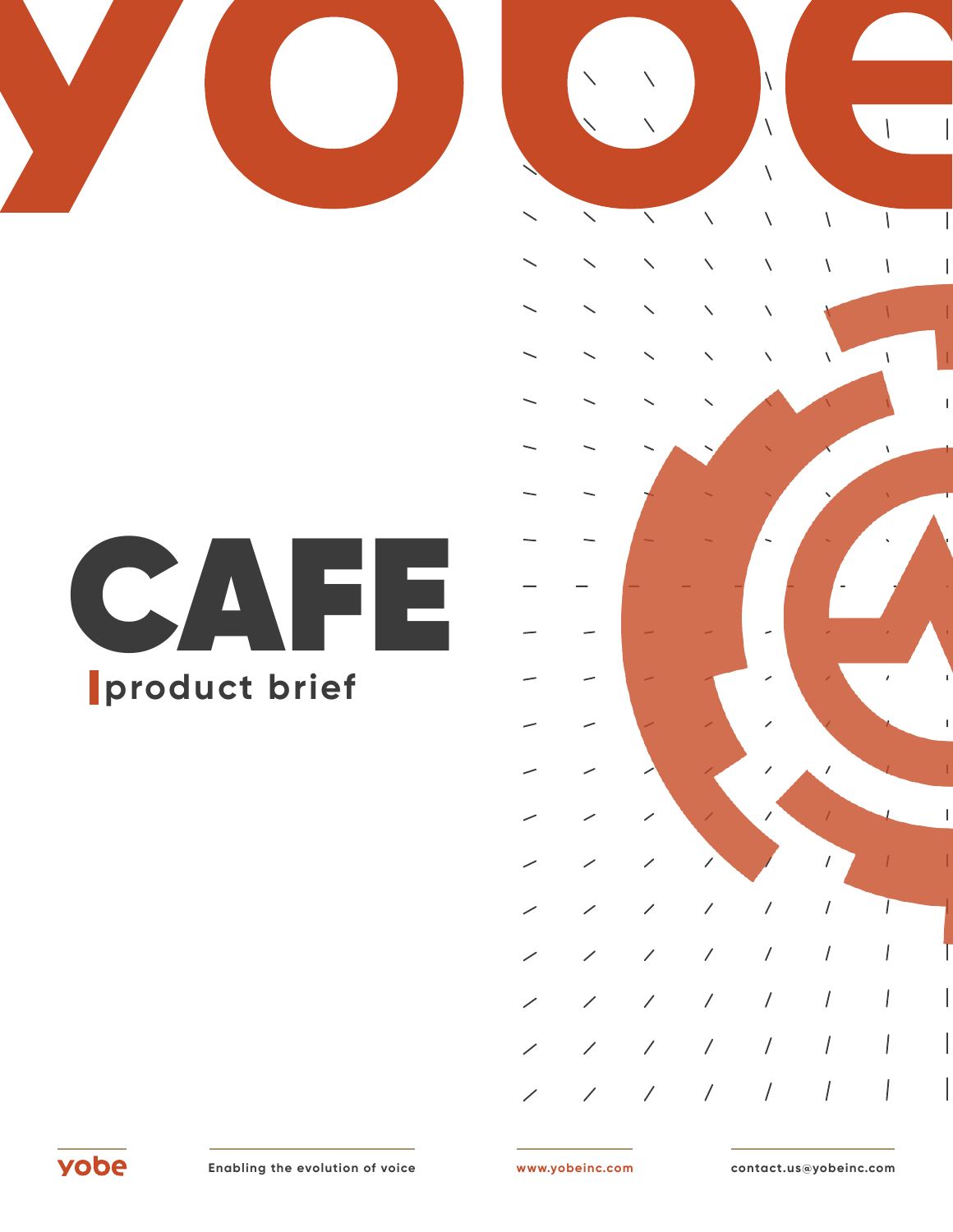# The preservation of linguistic and biological markers in low SNR environments

**Yobe's CAFE software product is an intelligent, conversational audio front end. It enables organizations to extract the maximum benefit from voice -- for speech recognition, voice analytics, and more.** 

Audio Front Ends (AFE's) traditionally focus on standard audio problems like signal cleanup and standard audio solutions like noise cancellation. But Yobe's CAFE (Conversational Audio Front End) software product is different. It's an adaptive, conversationally focused audio front end that strives to preserve linguistic and biological markers found in voice siginals.

Based on Yobe's ADL (Adaptive Discriminant Listening) solution, CAFE is a proprietary, on-the-edge, artificial intelligence engine that effectively listens for voice – in complicated audio settings with challenging signal-to-noise ratios (SNRs), at a level of performance and scalability not previously seen. Through its improved signal and advanced insights for applications and devices, CAFE enables organizations to extract the maximum business and customer benefit from voice -- for speech recognition, voice analytics, and more.

Raises SNR levels as low as -20 db to positive territory while preserving critical voice data

Operates without the need of a reference siginal for noise cancellation

Does not introduce unnatural artifacts that adversely affect ASR and other voice analytics platforms

## **Reference Independent Co-Directional Effective Wind Noise Adaptive**

Separates co-directional noise sources in scenarios where beamforming is not effective

## **Low SNR Effective WW & ASR Agnostic Edge Compatible**

Operates 100% on the edge with no need for Internet or cloud computing

Allows accurate voice capture in outdoor and environmentally challenging scenarios

CAFE gives device manufacturers, application developers, brands, and speech partners the ability to deliver better business outcomes and customer experiences across a wide range of industries and use cases, including mobile phones, smart speakers, smart appliances, in-cabin use in cars and other vehicles, retail kiosks, industrial applications, security, wearables, and other applications.